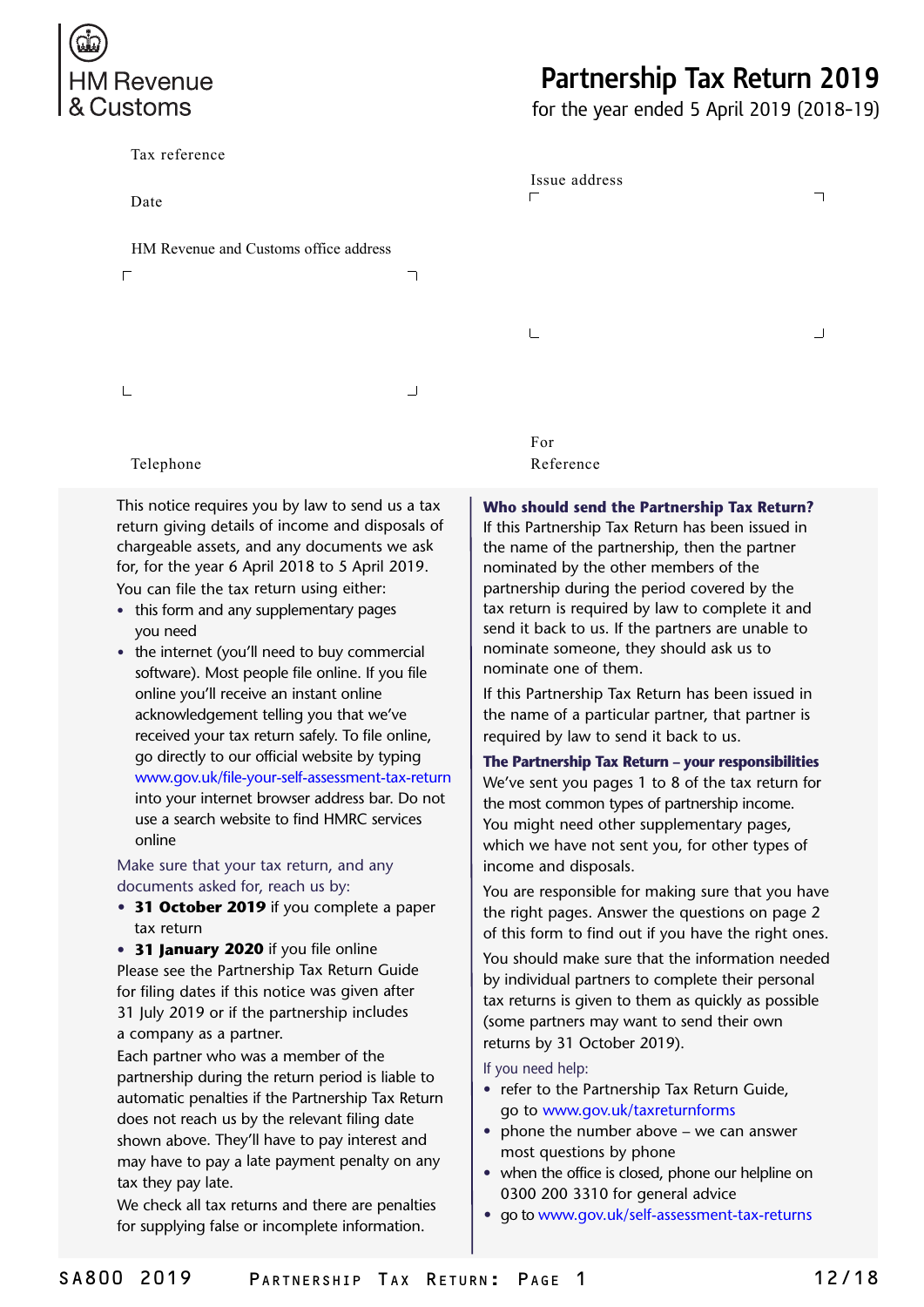## **Partnership business and investment income for the year ended 5 April 2019**

Answer Questions 1 to 6 on this page and Question 7 on page 8 to check that you have the pages you need to make a complete return of partnership income and related information for the year ended 5 April 2019. If you answer 'Yes', you must make sure that you have the right pages and then fill in the relevant boxes. If not, go to the next question.

Check to make sure that you have the right supplementary pages (including the Partnership Savings pages – see Question 7) and then tick the box below

To get the appropriate supplementary pages and notes that will help you fill in this form, go to [www.gov.uk/taxreturnforms](https://www.gov.uk/self-assessment-forms-and-helpsheets)

| Q <sub>1</sub> | Did the partnership receive any rent or other income<br>from UK property (read the Partnership Tax Return Guide<br>if you've furnished holiday lettings)?                                                                                                                             | <b>YES</b>               | <b>UK PROPERTY</b>                                                                                                                                                                      |
|----------------|---------------------------------------------------------------------------------------------------------------------------------------------------------------------------------------------------------------------------------------------------------------------------------------|--------------------------|-----------------------------------------------------------------------------------------------------------------------------------------------------------------------------------------|
| Q <sub>2</sub> | <b>YES</b><br>Did the partnership have any foreign income?                                                                                                                                                                                                                            |                          | <b>FOREIGN</b>                                                                                                                                                                          |
| Q <sub>3</sub> | Did the partnership business include a trade or profession<br>at any time between 6 April 2018 and 5 April 2019?                                                                                                                                                                      | <b>YES</b>               | If yes, complete boxes 3.1 to 3.117<br>on pages 2 to 5 as appropriate.                                                                                                                  |
| Q4             | Did the partnership dispose of any chargeable assets?                                                                                                                                                                                                                                 | <b>YES</b>               | <b>CHARGEABLE ASSETS</b>                                                                                                                                                                |
| Q <sub>5</sub> | During the return period has the partnership included any member who is:<br>a company<br>not resident in the UK<br>a partner in a business controlled and managed<br>$\bullet$<br>abroad and who is not domiciled in the UK or<br><b>YES</b><br>is not ordinarily resident in the UK? | <b>YES</b><br><b>YES</b> | If yes, read the Partnership Tax<br>Return Guide about filling in the<br>Partnership Statement, go to<br>www.gov.uk/taxreturnforms<br>If yes, read the Partnership Tax<br>Return Guide. |
| Q6             | Are you completing this tax return on behalf of<br>a European Economic Interest Grouping (EEIG)?                                                                                                                                                                                      | <b>YES</b>               | If yes, read the Partnership Tax<br>Return Guide.                                                                                                                                       |

## **Trading and professional income for the year ended 5 April 2019**

**You have to fill in a set of boxes for each trade carried on by the partnership and you may have to fill in a separate set if partnership accounts were made up to more than one date in the year ended 5 April 2019. Check the rules in the [Partnership Tax Return Guide.](https://www.gov.uk/government/publications/self-assessment-partnership-tax-return-sa800)**

Box numbers 3.3, 3.6, 3.18, 3.19, 3.74 to 3.81, 3.85 to 3.92, 3.95 and 3.96 are not used.

#### ■ **Partnership details**

| <b>Partnership details</b><br>Name of business                                                   | Accounting period – read the Partnership Tax Return Guide,                                        |
|--------------------------------------------------------------------------------------------------|---------------------------------------------------------------------------------------------------|
|                                                                                                  | go to www.gov.uk/taxreturnforms                                                                   |
| 3.1                                                                                              | <b>Start</b><br>End                                                                               |
| Description of partnership trade or profession                                                   | 3.4<br>3.5                                                                                        |
| 3.2                                                                                              |                                                                                                   |
|                                                                                                  |                                                                                                   |
| Date of commencement<br>3.7<br>(if after 5 April 2018)                                           | Tick box 3.11 if the partnership's accounts<br>$\bullet$<br>do not cover the period from the last |
|                                                                                                  | accounting date (explain why in the                                                               |
| Date of cessation<br>3.8                                                                         | 'Additional information' box, box 3.116<br>3.11<br>on page 3)                                     |
| (if before 6 April 2019)                                                                         |                                                                                                   |
| Tick box 3.9 if you used the 'cash basis', money                                                 | Tick box 3.12 if your accounting date has<br>$\bullet$                                            |
| actually received and paid out, to calculate your<br>3.9<br>income and expenses – read the quide | changed (only if this is a permanent<br>3.12<br>change and you want it to count for tax)          |
|                                                                                                  |                                                                                                   |
| Tick box 3.10 if you do not need to                                                              | Tick box 3.13 if this is the second or further<br>$\bullet$                                       |
| complete boxes 3.14 to 3.93 and<br>3.10<br>boxes 3.99 to 3.115                                   | change (explain why you've not used                                                               |
|                                                                                                  | the same date as last year in the 'Additional<br>3.13                                             |
|                                                                                                  | information' box, box 3.116 on page 3).                                                           |

SA800 2019 PARTNERSHIP TAX RETURN: PAGE 2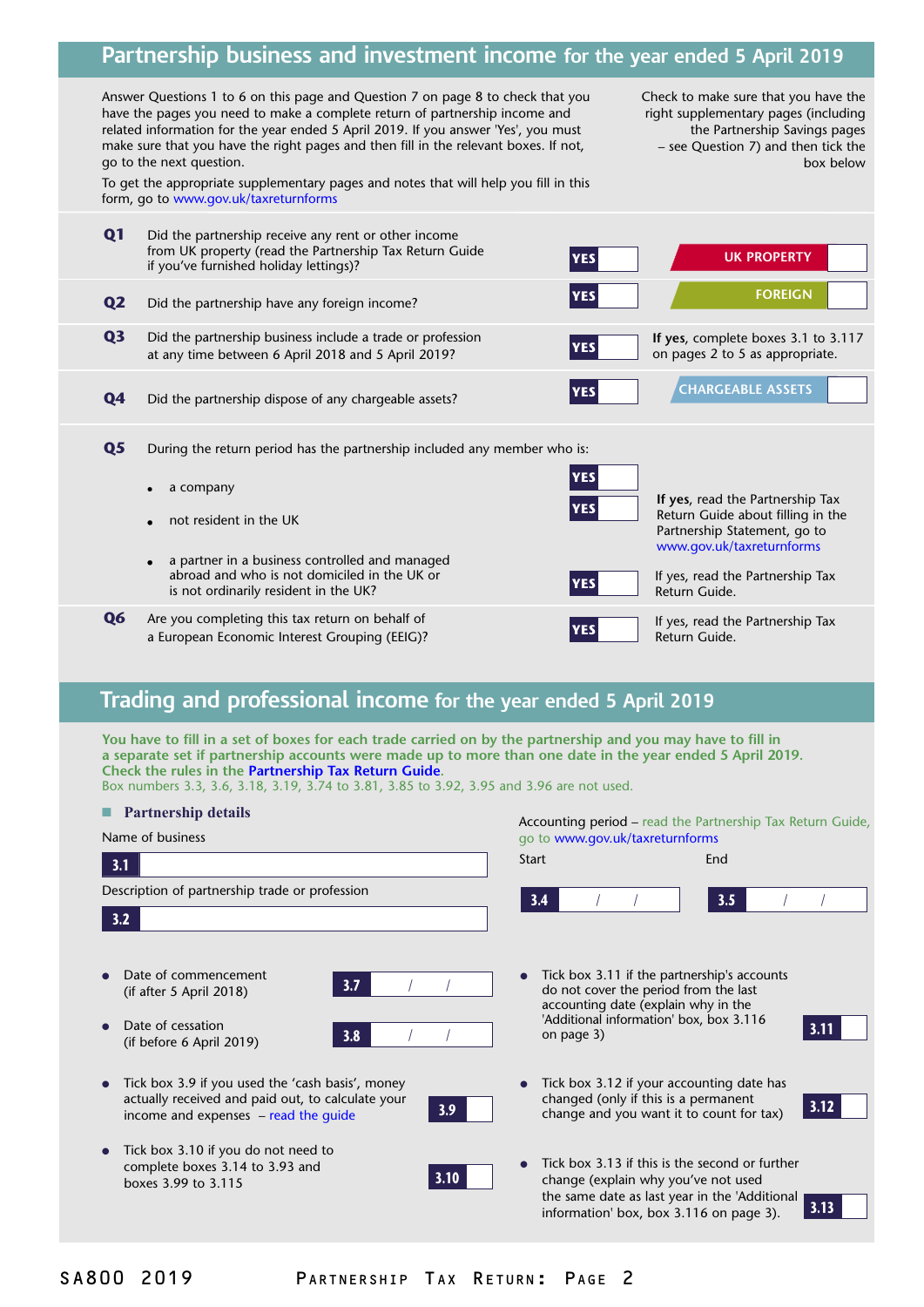## **Trading and professional income for the year ended 5 April 2019 – continued**

#### ■ **Capital allowances – summary**

|           |                                                                                      | Capital allowances    | <b>Balancing charges</b> |
|-----------|--------------------------------------------------------------------------------------|-----------------------|--------------------------|
|           | Annual Investment Allowance (include any balancing charges<br>in box 3.17 below)     | 3.13A E               |                          |
|           |                                                                                      |                       |                          |
|           | Zero-emission goods vehicle allowance                                                | 3.14 $f$              | $3.15$ $f$               |
|           |                                                                                      |                       |                          |
|           | Capital allowances at 18% on equipment, including cars with lower                    |                       |                          |
|           | $CO2$ emissions                                                                      |                       | $3.15A \n&\text{£}$      |
|           |                                                                                      |                       |                          |
| $\bullet$ | Capital allowances at 8% on equipment, including cars with higher<br>$CO2$ emissions | 3.16 $E$              | 3.17 $E$                 |
|           |                                                                                      |                       |                          |
|           | Boxes 3.18 and 3.19 are not used                                                     |                       |                          |
| $\bullet$ | 100% and other enhanced capital allowances claimed (you must make                    |                       |                          |
|           | separate calculations).                                                              | $3.20$ $E$            | 3.21 $E$                 |
|           |                                                                                      | total of column above | total of column above    |
|           | Total capital allowances/balancing charges                                           | 3.22                  | 3.23                     |

#### **Income and expenses for this accounting period** ■

**Read the [Partnership Tax Return Guide](https://www.gov.uk/government/publications/self-assessment-partnership-tax-return-sa800) before completing this section.**

**If your annual turnover was below £85,000 (or would have been if you had traded for the whole year)** fill in boxes 3.24 to 3.26 instead of page 4.

**If your annual turnover was between £85,000 and £15 million (or would have been if you had traded for a whole year)** ignore boxes 3.24 to 3.26. Now fill in page 4**.**

**If the combined annualised turnover from** all **of your activities was** more than £15 million fill in boxes 3.24 to 3.26 and send in partnership accounts and computations as well.

In all cases, complete box 3.83 or box 3.84 **on page 5, and the other boxes on page 5 if applicable.**

| Turnover including other business receipts, and goods taken for personal use<br>(and balancing charges from box 3.23) | $3.24 \tE$                              |
|-----------------------------------------------------------------------------------------------------------------------|-----------------------------------------|
| Expenses allowable for tax (including capital allowances from box 3.22)                                               | $3.25 \quad \text{£}$                   |
| Net profit for this accounting period (put figure in brackets if a loss)                                              | box 3.24 minus box 3.25<br>$3.26$ $\pm$ |

### **Additional information 3.116**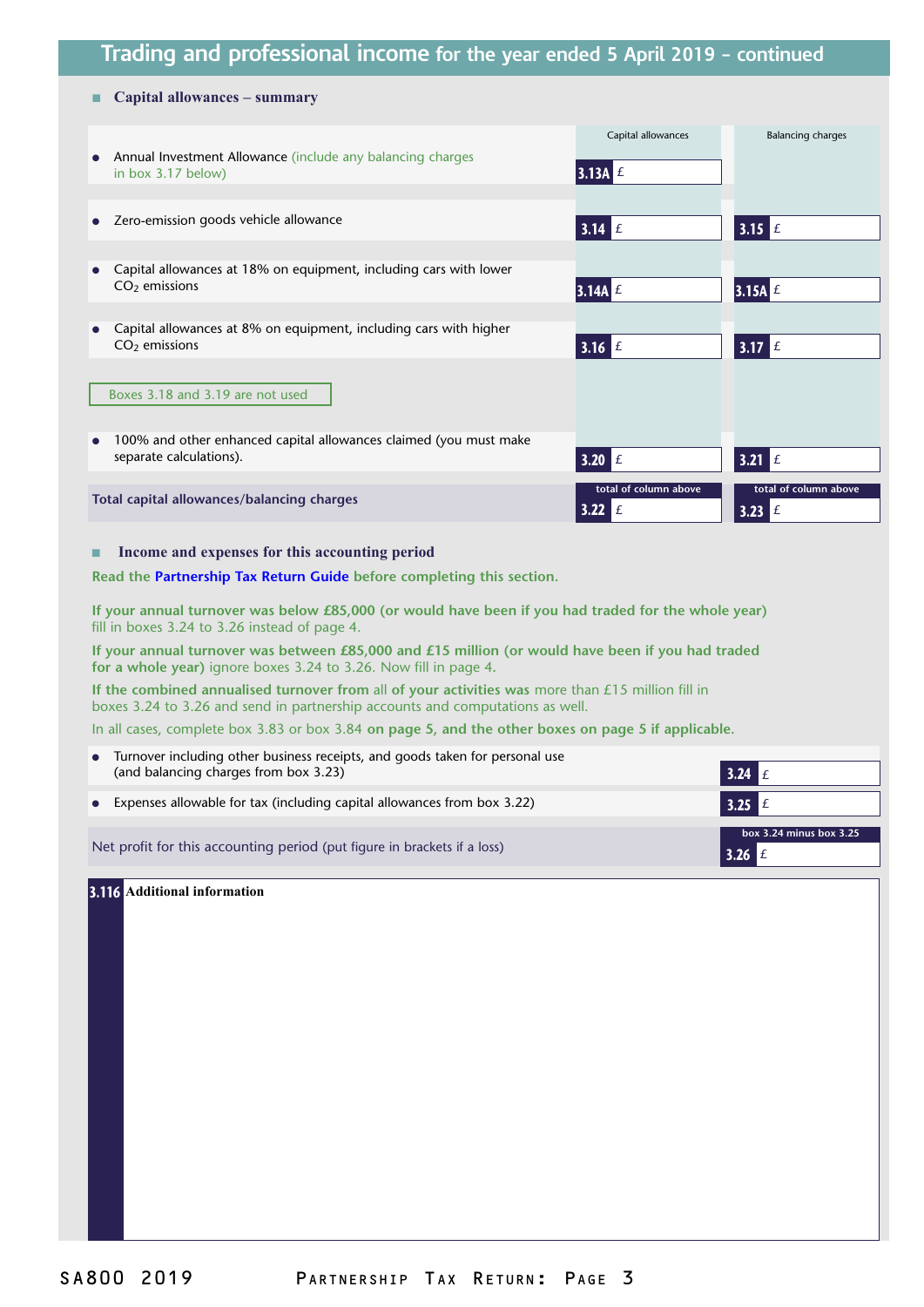## **Trading and professional income for the year ended 5 April 2019 – continued**

#### **Income and expenses for this accounting period** ■

 **You must fill in this page if your annual turnover was between £85,000 and £15 million. If the combined annualised turnover from all your activities was more than £15 million, fill in boxes 3.24 to 3.26 on page 3 and send in the partnership accounts and computations as well. In all cases, complete box 3.83 or box 3.84 on page 5, and the other boxes on page 5 if applicable. Read the Partnership Tax Return Guide, go to [www.gov.uk/taxreturnforms](https://www.gov.uk/self-assessment-forms-and-helpsheets)** If you were registered for VAT, do the figures in

**Put the total of boxes 3.30 to 3.45 in box 3.66 below** boxes 3.29 to 3.64 include VAT? or exclude VAT? **Sales/business income (turnover) Disallowable expenses included in boxes 3.46 to 3.63 Total expenses** ● Cost of sales ● Construction industry subcontractor costs ● Other direct costs  **Gross profit/(loss) 3.49** £  **Other income/profits 3.50** £ ● Employee costs ● Premises costs **Repairs** ● General administrative expenses ● Motor expenses ● Travel and subsistence ● Advertising, promotion and entertainment ● Legal and professional costs ● Bad debts ● Interest and alternative finance payments ● Other finance charges ● Depreciation and loss/(profit) on sale ● Other expenses including partnership charges **1 1999 - Total expenses 3.64**  $\pm$  **2.64**  $\pm$  **2.64**  $\pm$  **3.45** in box 3.66 below **Total expenses 3.64**  $\pm$  **Net profit/(loss) 3.65** £ £ **3.31** £ **3.32 3.30** £ **3.47** £ **3.33** £ **3.34** £ **3.35** £ **3.36** £ **3.37** £ **3.38** £ **3.39** £ **3.46** £ £ £ **3.48 3.51** £ **3.40** £ **3.41** £ **3.42** £ **3.43** £ **3.44** £ **3.45** £ **3.52** £ **3.53** £ **3.54** £ **3.55** £ **3.56** £ **3.57** £ **3.58** £ **3.59** £ **3.60** £ **3.61** £ **3.62** £ **3.63** £ **3.29** £ **3.27 3.28 box 3.29 minus (boxes 3.46 + 3.47 + 3.48) boxes 3.51 to 3.63 boxes 3.49 + 3.50 minus 3.64**

**Tax adjustments to net profit or loss for this accounting period** ■

- Disallowable expenses
- Goods taken for personal use and other adjustments (apart from disallowable expenses) that increase profits
- Balancing charges (from box 3.23)

#### **Total additions to net profit** (deduct from net loss)

- Capital allowances (from box 3.22)
- Deductions from net profit (add to net loss)

Net business profit for tax purposes for this accounting period (put figure in brackets if a loss)

SA800 2019 PARTNERSHIP TAX RETURN: PAGE 4

**3.66** £

**boxes 3.30 to 3.45**

**3.67** £

**3.68** £

**3.70** £

**3.71** £

**3.72** £

**3.73** £

**3.69** £

**boxes 3.66 + 3.67 + 3.68**

**boxes 3.70 + 3.71**

**boxes 3.65 + 3.69 minus box 3.72**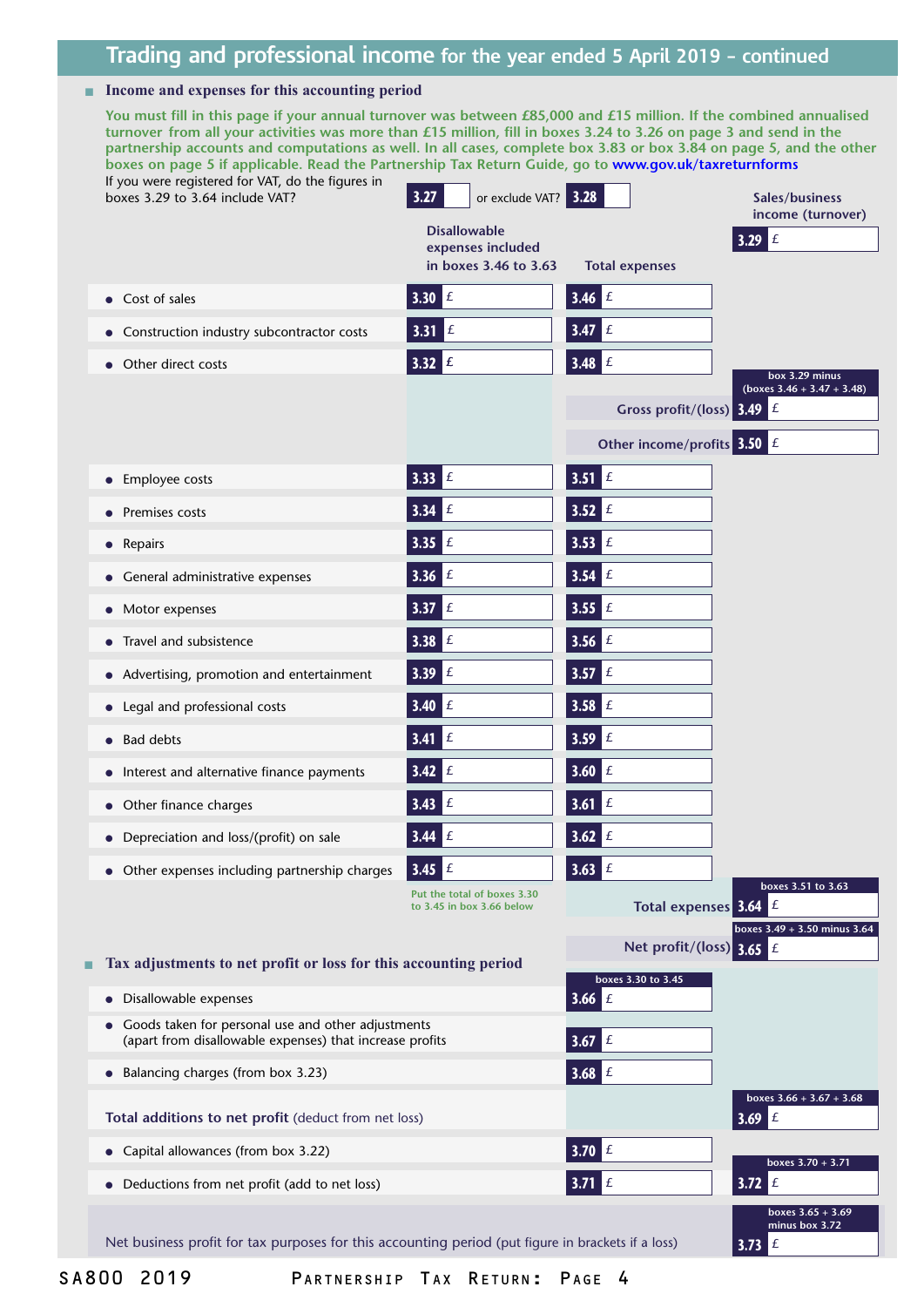## **Partnership business and investment income for the year ended 5 April 2019**

#### ■ Taxable profit or loss for this accounting period

Adjustment on change of basis **Net profit for this accounting period (if loss, enter '0' here) from box 3.26 or box 3.73 Allowable loss for this accounting period (if profit, enter '0' here) from box 3.26 or box 3.73** Tick box 3.93 if the figure in box 3.83 or box 3.84 is provisional Tick box 3.94 if the figure in box 3.83 or box 3.84 includes any disguised remuneration income **3.84** £ **3.93 3.82** £ **3.83** £

#### ■ Subcontractors in the construction industry

● Deductions on payment and deduction statements from contractors – construction industry subcontractors only

#### ■ Tax taken off trading income

● Tax taken off trading income (excluding deductions made by contractors on account of tax)

**Read the Partnership Tax Return Guide if you are a 'CT Partnership', go to [www.gov.uk/taxreturnforms](https://www.gov.uk/self-assessment-forms-and-helpsheets)**

#### ■ Summary of balance sheet for this accounting period

**Leave these boxes blank if you do not have a balance sheet or your annual turnover was more than £15 million***.*

| <b>Assets</b>      |           | Plant, machinery and motor vehicles                                                                                                           | $3.99$ £                  |                                         |
|--------------------|-----------|-----------------------------------------------------------------------------------------------------------------------------------------------|---------------------------|-----------------------------------------|
|                    |           | Other fixed assets for example, premises or goodwill investments 3,100 $\pm$                                                                  |                           |                                         |
|                    |           | Stock and work in progress                                                                                                                    | $3.101 \text{ E}$         |                                         |
|                    |           | Debtors/prepayments/other current assets                                                                                                      | $3.102$ £                 |                                         |
|                    |           | Bank/building society balances                                                                                                                | 3.103                     | boxes 3.99 to 3.104                     |
|                    |           | Cash in hand                                                                                                                                  | $3.104$ £                 | $3.105$ £                               |
|                    |           |                                                                                                                                               |                           |                                         |
| <b>Liabilities</b> | $\bullet$ | Trade creditors/accruals                                                                                                                      | $3.106$ £                 |                                         |
|                    |           | Loans and overdrawn bank accounts                                                                                                             | $3.107$ £                 | boxes 3.106 to 3.108                    |
|                    |           | Other liabilities                                                                                                                             | $3.108 \text{ E}$         | 3.109E                                  |
|                    |           | Net business assets (put the figure in brackets if you had net business liabilities)<br>Represented by partners' current and capital accounts |                           | box 3.105 minus box 3.109<br>$3.110$ £  |
|                    | $\bullet$ | Balance at start of period*                                                                                                                   | $3.111$ $E$               |                                         |
|                    |           | Net profit/(loss)*                                                                                                                            | $3.112 \mathcal{L}$       |                                         |
|                    |           | Capital introduced                                                                                                                            | $3.113 \n\mathcal{L}$     |                                         |
|                    |           | Drawings                                                                                                                                      | $3.114 \text{ } \epsilon$ |                                         |
|                    |           |                                                                                                                                               |                           | boxes 3.111 to 3.113<br>minus box 3.114 |
|                    | $\bullet$ | Balance at end of period*                                                                                                                     |                           | $3.115$ £                               |
|                    |           | * If the capital account is overdrawn, or the business made a net loss, show the figure in brackets.                                          |                           |                                         |

**Box 3.116 'Additional information' is on page 3***.*

#### **Partnership trade charges** ■

Net partnership charges paid in the period 6 April 2018 to 5 April 2019 (not the accounting period)

Copy this figure to box 11A in the [Partnership Statement](https://www.gov.uk/government/publications/self-assessment-partnership-statement-full-sa800ps)

Copy this figure to box 11 in the Partnership Statement

Copy this figure to box 12 in the Partnership Statement

Copy to box 12A in the **3.94** Partnership Statement

> Copy this figure to box 24 in the Partnership Statement **3.97** £

#### Copy this figure to box 24A in the Partnership Statement **3.98** £

**3.117** £

SA800 2019 PARTNERSHIP TAX RETURN: PAGE 5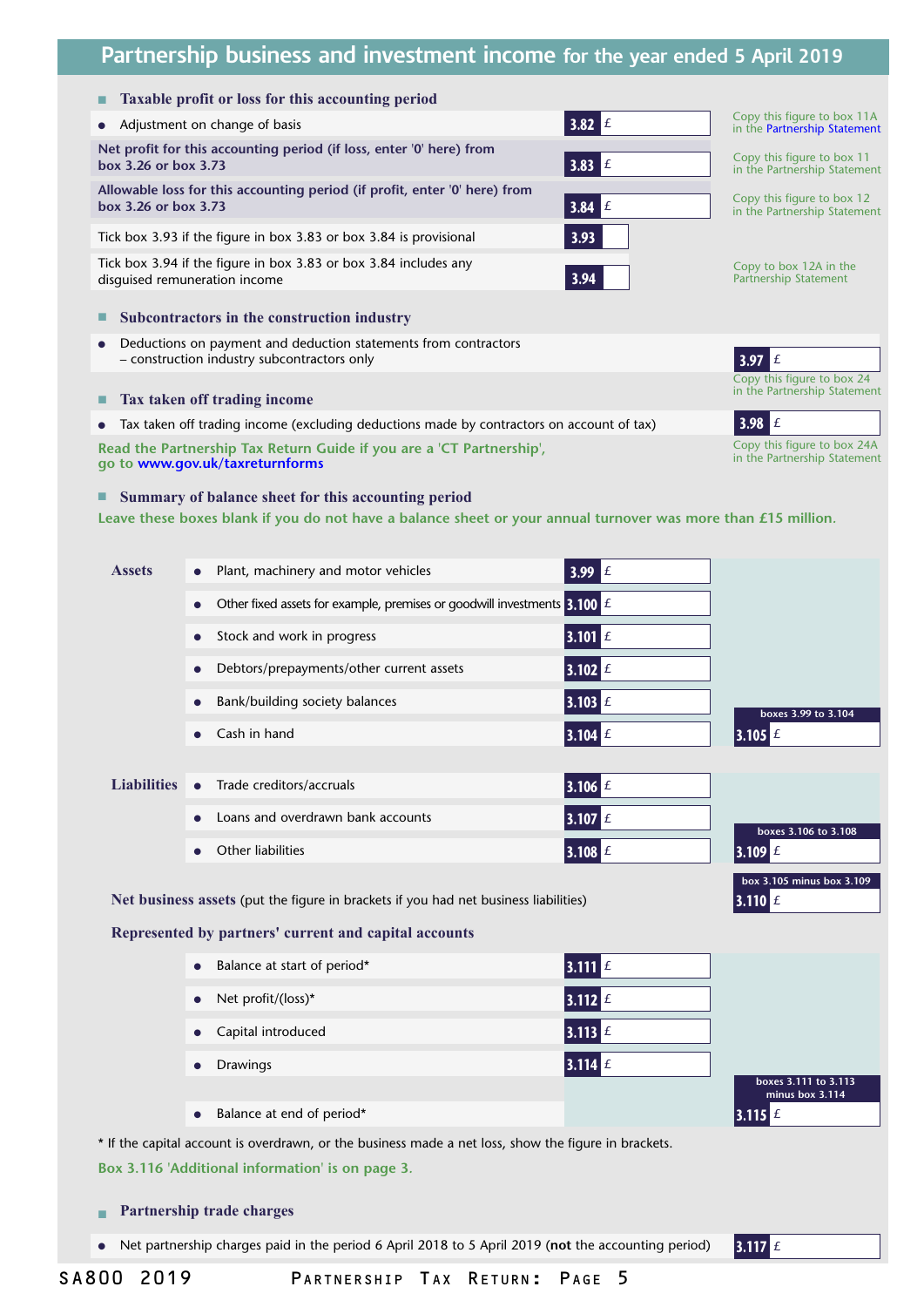## **Partnership Statement (short) for the year ended 5 April 2019**

#### Please read these instructions before completing the Statement

**PARTNERSHIP INFORMATION**

Use these pages to allocate partnership income if the only income for the relevant return period was trading and professional income or untaxed interest and alternative finance receipts from UK banks and building societies. Otherwise you must download the 'Partnership Statement (Full)' pages to record details of the allocation of all the partnership income. Go to [www.gov.uk/taxreturnforms](https://www.gov.uk/self-assessment-forms-and-helpsheets)

- Step 1 Fill in boxes 1 to 29 and boxes A and B as appropriate. Get the figures you need from the relevant boxes in the Partnership Tax Return. Complete a separate Statement for each accounting period covered by this Partnership Tax Return and for each trade or profession carried on by the partnership.
- Step 2 Then allocate the amounts in boxes 11 to 29 attributable to each partner using the allocation columns on this page and page 7, read the Partnership Tax Return Guide, go to [www.gov.uk/taxreturnforms](https://www.gov.uk/self-assessment-forms-and-helpsheets) If the partnership has more than 3 partners, please photocopy page 7.
- Step 3 Each partner will need a copy of their allocation of income to fill in their personal tax return.

#### If the partnership business includes a trade or profession, enter here the accounting period for which appropriate items in this statement are returned. Start End Nature of trade Tick here if this Statement is drawn up using tax rules for non-residents **4 5** Tick here if this Statement is drawn up using Corporation Tax rules **MIXED PARTNERSHIPS 1** / / **2** / / **3 6 Individual partner details** Name of partner Address Postcode Date appointed as a partner (if during 2017–18 or 2018–19) Partner's Unique Taxpayer Reference (UTR) **9** / / **<sup>7</sup>** / / **8 10**  Date ceased to be a partner (if during 2017–18 or 2018–19) Partner's National Insurance number

|                 | Partnership's profits, losses,<br>income and tax credits<br>• for an accounting period ended in 2018 to 2019 | Tick this box if the items<br>entered in the box had<br>foreign tax taken off | Partner's share of profits, losses,<br>income and tax credits<br>Partnership (short) pages as shown below | Copy figures in boxes 11 to 29 to boxes in the individual's                                           |
|-----------------|--------------------------------------------------------------------------------------------------------------|-------------------------------------------------------------------------------|-----------------------------------------------------------------------------------------------------------|-------------------------------------------------------------------------------------------------------|
| from box 3.83   | Profit from a trade or profession<br>A                                                                       | $11$ $f$                                                                      | Profit 11 $f$                                                                                             | Copy this figure to box 8                                                                             |
| from box $3.82$ | Adjustment on change of basis                                                                                | 11A                                                                           | 11A                                                                                                       | Copy this figure to box 10                                                                            |
| from box 3.84   | Loss from a trade or profession<br>$\mathbf{B}$                                                              | $12 \mid f$                                                                   | $12 \mid f$<br>Loss                                                                                       | Copy this figure to box 8                                                                             |
| from box 3.94   | Disguised remuneration                                                                                       | 12A                                                                           | <b>12A</b>                                                                                                | Copy to box 15                                                                                        |
|                 | • for the period 6 April 2018 to 5 April 2019*                                                               |                                                                               |                                                                                                           |                                                                                                       |
| from box 7.9A   | Income from untaxed UK savings                                                                               | $13 \t f$                                                                     | 13f                                                                                                       | Copy this figure to box 28                                                                            |
| from box 3.97   | CIS deductions made by contractors<br>on account of tax                                                      | $24$ $f$                                                                      | $24 \t f$                                                                                                 | Copy this figure to box 30                                                                            |
| from box 3.98   | Other tax taken off trading income                                                                           | $24A$ $f$                                                                     | $24A$ $f$                                                                                                 | Copy this figure to box 31                                                                            |
|                 | from box 3.117 Partnership charges                                                                           | $29 \text{ } f$                                                               | $29$ $f$                                                                                                  | Copy this figure to box 4, 'Other<br>tax reliefs' section on page Ai 2 in<br>your personal tax return |

*\** If you're a 'CT Partnership' see the Partnership Tax Return Guide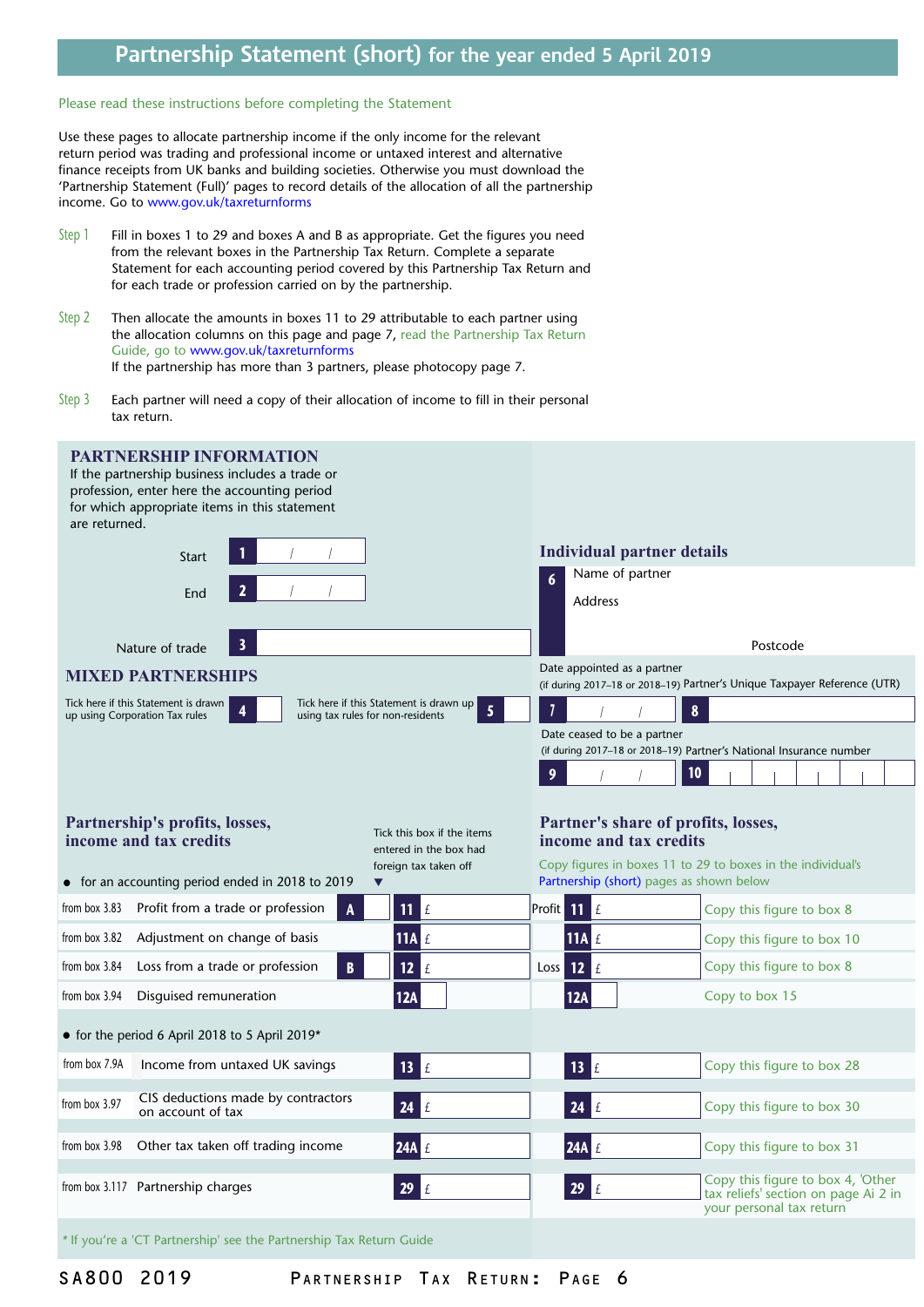### **Individual partner details**

| Name of partner<br>6                                          |                                           | Name of pa<br>6                                |
|---------------------------------------------------------------|-------------------------------------------|------------------------------------------------|
| Address                                                       |                                           | <b>Address</b>                                 |
|                                                               | Postcode                                  |                                                |
| Date appointed as a partner<br>(if during 2017-18 or 2018-19) | Partner's Unique Taxpayer Reference (UTR) | Date appointed as a<br>(if during 2017-18 or 2 |
|                                                               | 8                                         | 7                                              |
| Date ceased to be a partner                                   |                                           | Date ceased to be a                            |
| (if during 2017-18 or 2018-19)                                | Partner's National Insurance number       | (if during 2017-18 or 2                        |
| 9                                                             | 10                                        | 9                                              |

### **Partner's share of profits, losses, income and tax credits**

 $\mathbf{I}$ 

Copy figures in boxes 11 to 29 to boxes in the individual's Partnership (short) pages as shown below

| Copy this figure to box 8                                                                             | Profit $\boxed{1}$ <i>f</i> | Copy this figure                                           |
|-------------------------------------------------------------------------------------------------------|-----------------------------|------------------------------------------------------------|
| Copy this figure to box 10                                                                            | 11A                         | Copy this figure                                           |
| Copy this figure to box 8                                                                             | Loss $12 \t f$              | Copy this figure                                           |
| Copy to box 15                                                                                        | <b>12A</b>                  | Copy to box 15                                             |
|                                                                                                       |                             |                                                            |
| Copy this figure to box 28                                                                            |                             | Copy this figure                                           |
| Copy this figure to box 30                                                                            | $24 \mid f$                 | Copy this figure                                           |
| Copy this figure to box 31                                                                            | $24A$ $f$                   | Copy this figure                                           |
| Copy this figure to box 4, 'Other tax<br>reliefs' section on page Ai 2 in your<br>personal tax return | $29 \text{ }E$              | Copy this figure<br>reliefs' section o<br>personal tax ret |
|                                                                                                       |                             |                                                            |

#### **Individual partner details**

|                                           | Name of partner<br>$6\phantom{1}6$ |                                           |
|-------------------------------------------|------------------------------------|-------------------------------------------|
|                                           | Address                            |                                           |
| Postcode                                  |                                    | Postcode                                  |
|                                           | Date appointed as a partner        |                                           |
| Partner's Unique Taxpayer Reference (UTR) | (if during 2017-18 or 2018-19)     | Partner's Unique Taxpayer Reference (UTR) |
| 8                                         | 7                                  | 8                                         |
|                                           | Date ceased to be a partner        |                                           |
| Partner's National Insurance number       | (if during 2017-18 or 2018-19)     | Partner's National Insurance number       |
| 10                                        | 9                                  | 10                                        |

### **Partner's share of profits, losses, income and tax credits**

Copy figures in boxes 11 to 29 to boxes in the individual's Partnership (short) pages as shown below

| Copy this figure to box 8                                                                             | Profit | $11 \mathbf{f}$ | Copy this figure to box 8                                                                             |
|-------------------------------------------------------------------------------------------------------|--------|-----------------|-------------------------------------------------------------------------------------------------------|
| Copy this figure to box 10                                                                            |        | $11A$ $f$       | Copy this figure to box 10                                                                            |
| Copy this figure to box 8                                                                             |        | Loss $12 \t f$  | Copy this figure to box 8                                                                             |
| Copy to box 15                                                                                        |        | 12A             | Copy to box 15                                                                                        |
|                                                                                                       |        |                 |                                                                                                       |
| Copy this figure to box 28                                                                            |        | $13 \t f$       | Copy this figure to box 28                                                                            |
|                                                                                                       |        |                 |                                                                                                       |
| Copy this figure to box 30                                                                            |        | $24 \t f$       | Copy this figure to box 30                                                                            |
| Copy this figure to box 31                                                                            |        | 24A             | Copy this figure to box 31                                                                            |
|                                                                                                       |        |                 |                                                                                                       |
| Copy this figure to box 4, 'Other tax<br>reliefs' section on page Ai 2 in your<br>personal tax return |        | $29$ $f$        | Copy this figure to box 4, 'Other tax<br>reliefs' section on page Ai 2 in your<br>personal tax return |
|                                                                                                       |        |                 |                                                                                                       |